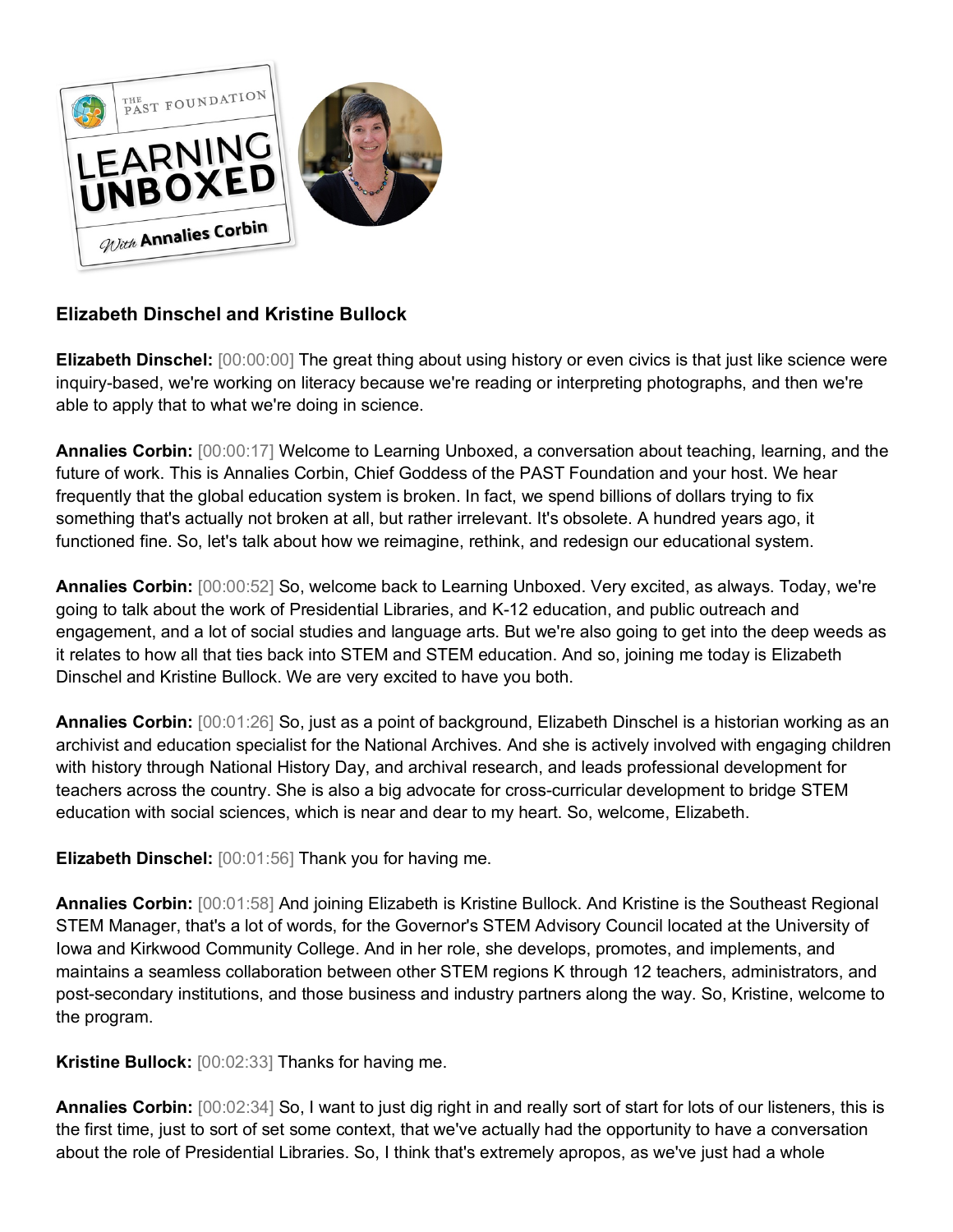presidential process in the United States. And one of the things that comes from lots of the work of these Presidential Libraries, but I don't think very many people really understand, Elizabeth, exactly what that is. What does it do? What's it meant to do over a long, long periods of time? And how does that all work with the National Archives piece? So, set the stage for folks.

**Elizabeth Dinschel:** [00:03:19] Alright. So, now, we officially have 15 Presidential Libraries. The Trump Library has gone live online from Hoover. And so, Trump, there are these presidential libraries that come out of each presidency. And because of the Nixon presidency, there is the Presidential Records Act, which means the National Archives takes control over all the presidential records that are created. Before Nixon, presidents could decide what papers went into their archives. So, like half of Hoover's papers are with us, half of them are at Stanford University.

**Elizabeth Dinschel:** [00:03:56] And then, a lot of them were probably called and curated by Hoover and his staff. So, we might not ever have a complete view of what his presidency was like, but we do have a responsibility as the National Archives to maintain these papers. The libraries are built by private presidential foundations, and then they are gifted to the American public. They're required to have endowments now. And the National Archives actually only controls about 10,000 square feet of the Presidential Library. So, those huge ones you see are mostly funded by presidential foundations that are private.

**Annalies Corbin:** [00:04:30] That's amazing context for folks, because, again, I think a lot of people don't really sort of realize what they are and how they function or even the fact that the Hoover Library was the first one. So, I don't think a lot of folks even really understand that. So, thank you for that. So, Kristine, help us understand your work in Iowa and how that then translates to Elizabeth's work with the Presidential Library and the National Archives. And how it is that you two came together to do some work?

**Kristine Bullock:** [00:05:02] Yeah. So, the Iowa Governor's STEM Advisory Council was started in 2011 when, like many phases of our history, there's been a big push that we have this pipeline that we need to build of students that are interested in science, technology, engineering, and math careers. But in order to get them to that point, we really need to prepare them in a very early age and foster that preparation continuing through high school and post-secondary.

**Kristine Bullock:** [00:05:26] So, with the formation of the Iowa STEM council, there were then six regions that were established to carry out the goals of the council, which are really to provide programming for pre-K through 12 students to strengthen their interest in achievement in STEM both in school and out of school, but then also to build partnerships with businesses and organizations in our community.

**Kristine Bullock:** [00:05:47] So, know that one of the barriers that we've had with STEM and especially keeping students interested in STEM is seeing that real connection to what I'm learning in the classroom, how does that translate to outside of the classroom, and for educators, and businesses, and organizations to be speaking the same language about what students should be learning, how it can be contextualized in an educational setting so that then students are well-prepared when they go out of that setting.

**Kristine Bullock:** [00:06:12] So, partnerships with Elizabeth started through just a lot of brainstorming, a lot of people networking together about different STEM careers, and it came up that Elizabeth had all of this great knowledge about Hoover's career as being as STEM as his self, as well as his life with Henry. And he came to realize that the library was really trying to showcase not just what he was as a president, but really what he contributed to society through his work in engineering and some of the work that he did to help feed the world through some of his knowledge and skills as well.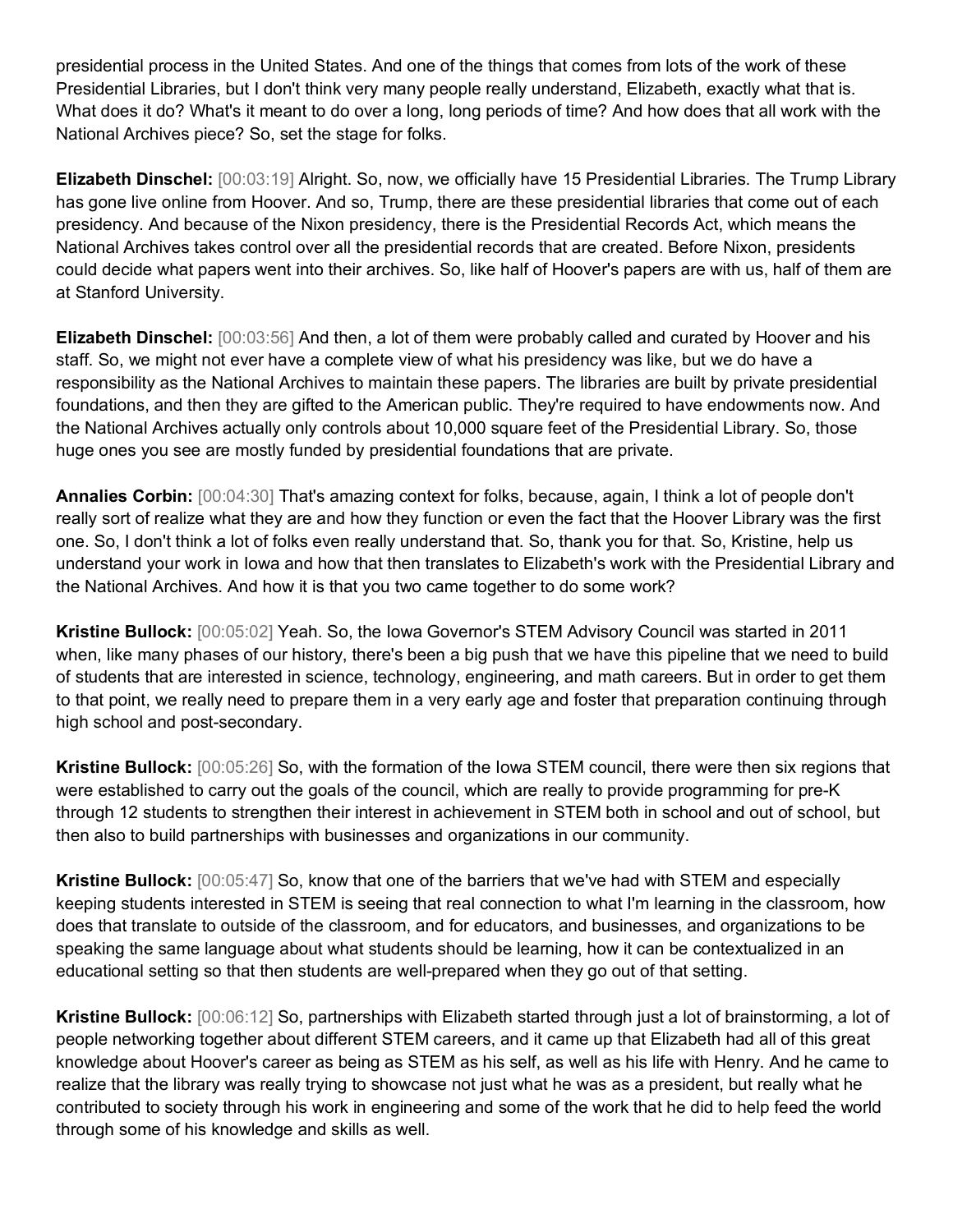**Kristine Bullock:** [00:06:48] And then, we also learned about his wife, which for young women, that's a great inspiration, that there was women in STEM, is not something that's new, but that we need to continue to foster. So, we've partnered on events, community STEM festivals that draw in thousands of students, local events for, for example, robotics programs that are in and around the museum, and grants of the museum just for that, that Elizabeth will discuss further detail later. But really seeing that work with STEM can't just be done in a silo. And so, really trying to foster those partnerships that grab students at different points, whether they be in school or out of school in different age points. And the library just had a lot of those great resources that we wanted to help connect to and promote.

**Annalies Corbin:** [00:07:32] Yeah, absolutely. And I think that there's so many opportunities tied with the career and the influence. Hoover was involved in a lot of things. And I think, Elizabeth, back to my my question earlier, that folks don't necessarily even understand fully what the Presidential Libraries represent, but I suspect that many folks don't have a real clue other than the most high level sort of the ins and outs, or all the things, or the influences, if you will, that Hoover was involved with that lend themselves so beautifully to STEM. So, the engineering alone and a giant manmade, I want to say, monstrosity, but it's not, right?

**Annalies Corbin:** [00:08:12] It's this amazing thing, right? This STEM that bears his name that lends itself as a tangible, sort of applied point of contact for students or context around some of the things you're talking about. So, share with us just a little bit, Elizabeth, before we sort of dig into the weeds, if you will, of some of the work that the two of you were doing specifically right now together of sort of about how you utilize, or for yourself in your work, where did you sort of come to, hey, I have this great opportunity, if we could build out some partnerships, we could expand on this?

**Elizabeth Dinschel:** [00:08:48] Sure. Yeah. I mean, so I came to the Hoover Library almost eight years ago and I went through a tour with our director, Tom Schwartz, and he was telling me about Hoover's life and being one of the first graduates of Stanford University with a degree in geology and Lou Henry Hoover being the first woman to get a degree in geology from Stanford University. And this really successful engineering career where he was mining for silver in China and Australia, and it led him to become a multimillionaire.

**Elizabeth Dinschel:** [00:09:20] And he abandoned that career so that he could be a humanitarian and feed the world. But it was very quickly that the government kind of realized that he was this logistics just genius and really good at engineering, and he was appointed secretary of commerce, where he served through three presidencies. It is a really important time in American history because technology's changing. We're getting electricity, radio, television, air travel.

**Elizabeth Dinschel:** [00:09:50] And Hoover was a part of building regulations for all of that, including the standardization of things that we use every day, like screws and nails, tires on your car, some air traffic people, I understand, and pilots don't really like Hoover because some of his regulations still continue on today. He established what we would come to recognize as the first national transportation boards and really pushed for these huge infrastructure projects that became the foundation of recovery for the Great Depression, and one of those things was the Hoover Dam.

**Elizabeth Dinschel:** [00:10:26] And as secretary of commerce, he had gone in and kind of oversaw how they were going to split up water rights, how they were going to hire companies to do this, the budgets that went to Congress. And of course, left. The Hoover Dam building was actually dedicated by FDR later. But Hoover did stop at the Hoover Dam during construction and gave a great speech. And we have a picture of him out there. And no infrastructure projects had ever been named after a president before, so FDR, who did not like Hoover, revoked the name, and then when Hoover and Truman became friends later, they rededicated officially as the Hoover Dam.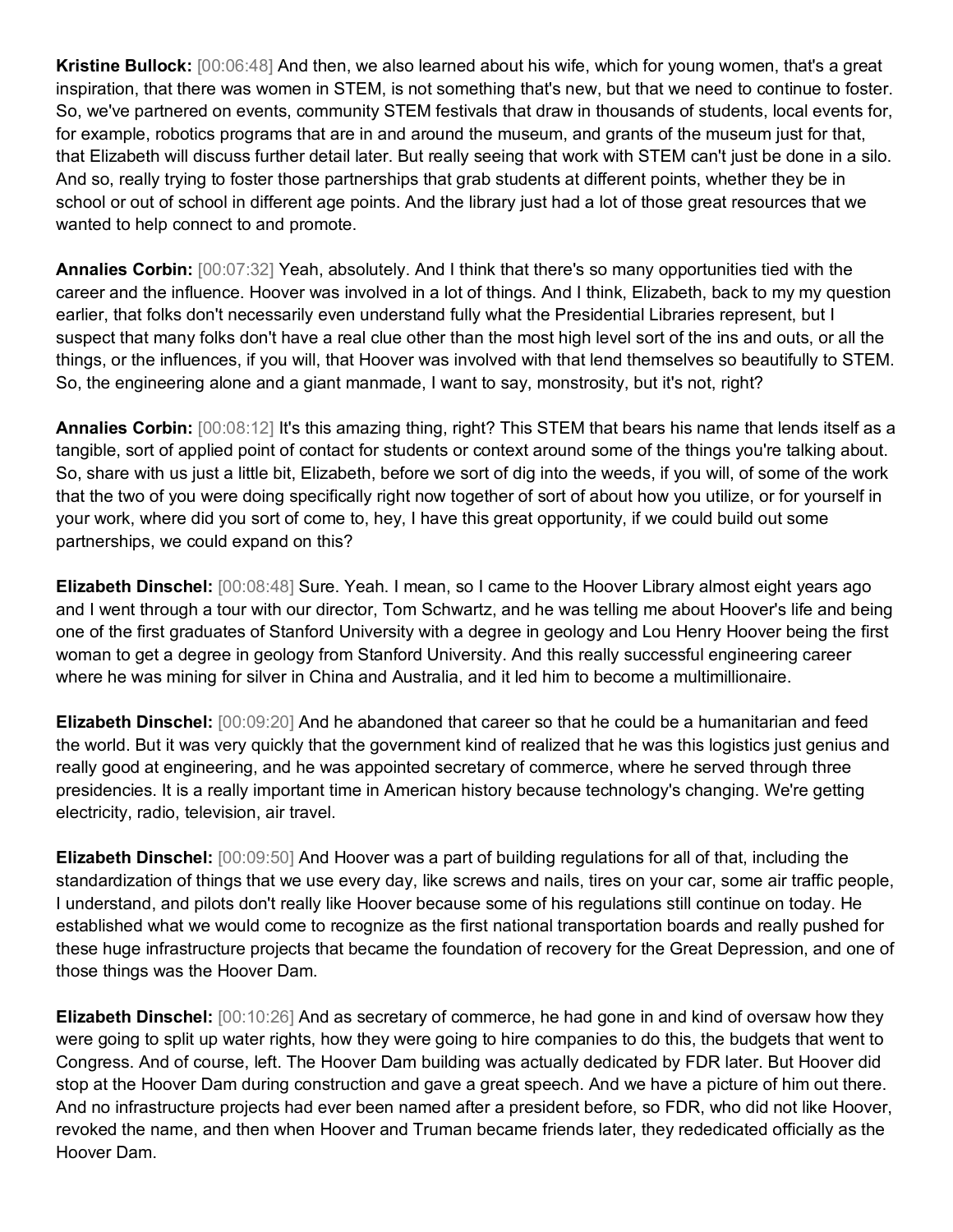**Elizabeth Dinschel:** [00:11:04] And I went to the Hoover Dam a few years ago. It's amazing. If you guys can go, go. Just attracts tons of visitors. It's this huge engineering marvel that Hoover is so proud to have his name on. But even when he was running for office, they called him the great engineer. And we have a button on display that says Engineers for Hoover and engineering civics groups would send him letters, as an engineer, this is how we think you should fix the government. And they wanted him to run the government like an engineer. And so, all of these things, we can bring back to students, which is awesome.

**Elizabeth Dinschel:** [00:11:41] So, that was kind of like that. And once I dug into the archives and discovered we had the engineering notebooks from the six companies that built the Hoover Dam, we could share this with the students. When we have the Bureau of Reclamation documents about the Hoover Dam at the archives in Denver, which I had digitized just so we could bring them to students. And so, we can talk about why we build dams and how they function, but also all of the political parts behind it, and how it interacted with government, and why we were able to get the dam. So, it's really cool. It is cool.

**Annalies Corbin:** [00:12:15] It is wicked cool. It's not just really cool. I think it's really, really wicked cool. And I have been to several dams, including the Hoover Dam, and I would echo your sort of shoutout, if you get a chance to go see one of these big dams, there are several of them across the country, that it's worth the trip as a family. Certainly, if you're in proximity and school groups have the opportunity to get to go, that's a wonderful thing. But even being able to sort of dig into videos and documentaries, there's a lot of information, materials that are out there about the engineering and the marvels that these things are.

**Annalies Corbin:** [00:12:53] They are really something else to behold, especially if you get to go down inside them and just that experience. So, Kristine, given the fact that there is all this great information that's out there, I'm assuming, and please correct me if I'm wrong, that part of your role in this work is to sort of help synthesize and figure out the components that make the most sense or how you, and the Hoover Library, and the archive work together to say, here's the best and brightest of the information to be able to disseminate that back out in a meaningful way. One of the things that I hear from teachers all the time is there's all these great resources, but I don't even know which ones are any good or how would I use them. And so, how is it that you interact or you interface with that?

**Kristine Bullock:** [00:13:36] So, for one piece of the work that we do, the STEM Council every year selects the list of anywhere from 10 to 15 high-quality programs that have gone through a vetting process from the STEM council. For example, right now, we're collecting applications from Iowa educators to implement one of 12 programs that we selected from 109 proposals of nationwide and state companies for STEM programs. So, we then rank them on a rubric of effectiveness of showing student interest and achievement in school and out of school that they can affect students of different grade levels.

**Kristine Bullock:** [00:14:10] So, we've built a pretty robust system of how we vet programs. So then, when we send these programs to educators that they can apply to receive these for free from the state, then they know that here's 12 programs, maybe only three or four of those are for my grade level. And then, it really helps them to whittle down programs that are effective. In partnerships with the museum, for example, we've looked at, the robotics programs have been a really key piece in our part of the state, and that's been something that's been nicely scaled to have an impact and show an effect.

**Kristine Bullock:** [00:14:43] And so, we try to either do a nice vetting of programs through rubrics or to look at what are some established programs already in our area that then we can connect to through some of our programming. So, that would include then, say, for the robotics programs involving those students in STEM days at the library or partnerships that we do on STEM festivals. So, we try as best we can to help whittle that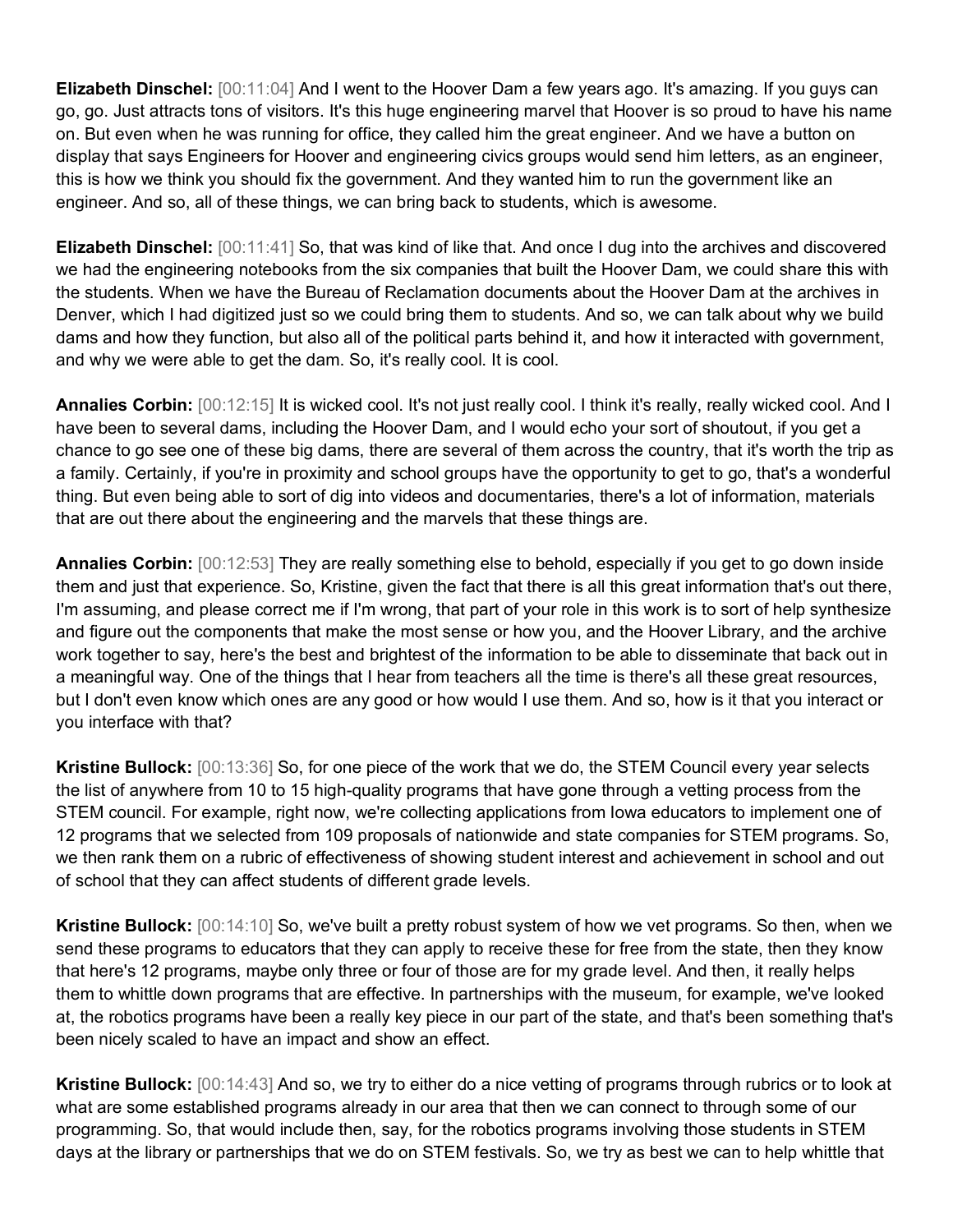down for teachers. And I think right now, more than ever, teachers are bombarded by online resources and everybody wanting to promote.

**Kristine Bullock:** [00:15:15] But as you may know, if you click on some of those resources, then you have to dig for like two hours to find with actual resources. Some of these online bulletin boards are great to have a lot of resources, but when you actually click on them, they don't really go to much. So, we've tried to then filter those, but also if we have some established partners. So, whether that would be the Science Center of Iowa, the Iowa Children's Museum, the Hoover Library, ones that we know are established partners and we're familiar with their program, then we help to promote those programs that we know that we've already seen them in action.

**Annalies Corbin:** [00:15:46] So, both of you mentioned robotics. And so, I want to dig into that just a little bit. For folks that have listened to this program, we've had many, many conversations over the last, oh, I don't know, 18 months or so that the program has been running and robotics comes up frequently. And so, two questions. The first one, and either one of you, please feel free to jump in so that folks have a sense of context. So, in Ohio, which robotics programs? Because there are numerous large national or global robotics programs that exist in the world. So, is there a particular program, robotics program that is more prevalent in Iowa, I guess? I'll start with that. Is it first? Is it best? Is it vast? Is it something else?

**Elizabeth Dinschel:** [00:16:33] It's First Lego League here, so we have the FLL for the younger kids, first tech challenge for youths, middle school, and high school kids do FTC too. And then, we have the first robotics challenge, the FRC students as well.

**Annalies Corbin:** [00:16:49] So, the next question that folks are going to want to know is, okay, so how or why are robotics at the Hoover Library? So, explain that, because I think it's wonderful actually that that library is involved in that, but help folks understand sort of the where or the why of robotics specifically as part of your work.

**Elizabeth Dinschel:** [00:17:13] So, robotics is actually kind of a big deal here. Lots of people show up. They love it. It's awesome. But one of the things we've watched over the last several years is that funding for the teams has come back, has scaled back a lot from the districts. And a lot of companies who were formally sponsoring robotics teams have cut down the amount of money that they were giving. And so, like there's a few components here. We're a mission-driven organization.

**Elizabeth Dinschel:** [00:17:40] And part of that, a part of Hoover's legacy is the belief in children and the ability to give them opportunities so that they can excel. And Hoover was an engineer. His family has gone on to be really successful engineers in Colorado, some of them still are. And so, we saw this as an opportunity to promote children in our community with something that Hoover loved. So, the Hoover family got behind us and made it so that we could have a grant program for FTC and FRC teams in the area.

**Elizabeth Dinschel:** [00:18:11] And we set up like a grant process where they have to submit an application. They come in, they give us a presentation about what their team is doing, how they're involved in the community. It's very similar to a judge interview that they have at a competition. We have a little grant review board. We all read their applications. And the secret that they don't know is that everybody is going to get money. And sometimes, I've gone back to the Hoover family, and said, can we have a little bit more?

**Elizabeth Dinschel:** [00:18:38] We have more teams than we thought. And the greatest thing about it, there's a few things that are great, but we create opportunity for the students to come volunteer and mentor younger students in a STEM atmosphere at the museum. So, they come and volunteer at our STEM days. We have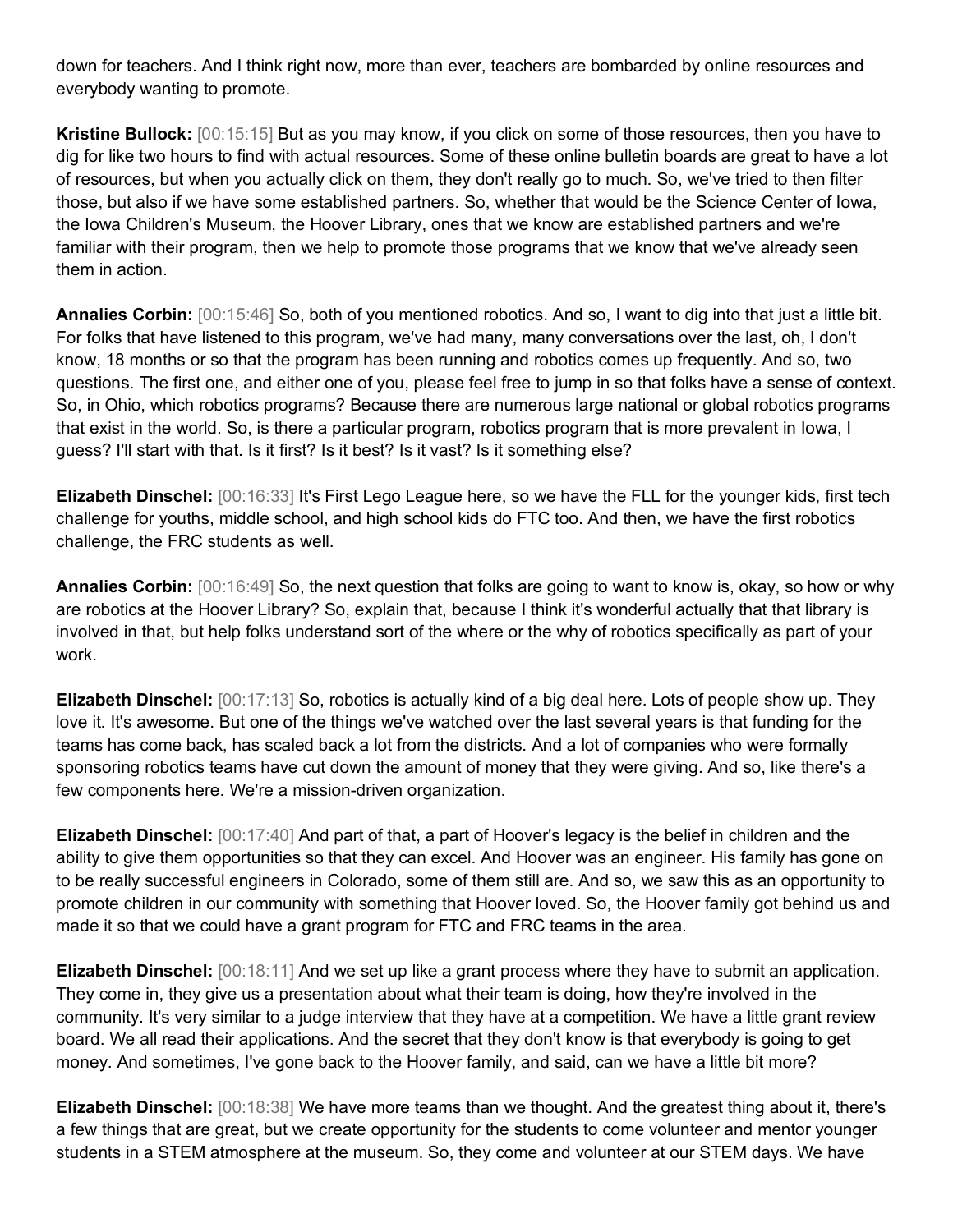Hoover hometown days where thousands of people from all over the state come. We have fireworks, and a parade for Hoover, and all this great stuff in West Branch.

**Elizabeth Dinschel:** [00:19:04] And we open up the Foreign Museum for the robotics teams where younger kids can come in and drive the robots and the teams can recruit students to come in. But we rent festival space all around the area and we give it to the robotics teams. So, I go sit with them, but they let the kids drive them. They bring out their posters. They talk to the kids and engage with them. And we sort of talk about the museum, but not really. It's really for the robotics kids and the little kids who love it.

**Elizabeth Dinschel:** [00:19:34] But then, they go to the FTC and FRC judge meetings, and they get to say, we've done these many hours in community service with the Hoover Library. And we have watched teams that have come to us with recycled parts, no sponsors. And we give them money, and they come back the next year, and they're like, well, now we have five sponsors, second place. And then, from that point, we give them a small grant, but we put them in more of a mentorship role so that they are helping the next group of upcoming teams. And it's been awesome. And the Hoover family comes in there like, show us your engineering notebooks, the kids lay them out and they get excited.

**Elizabeth Dinschel:** [00:20:17] So, this is more of like, usually, we need volunteers and we need people to come give to the Hoover Library, but this is a rare instance where we get to give back to our community and to the kids. And they come and they want to be interns with us later. It has just been so cool. And they come in, and they're like, here, let us fix this for you. Oh, your 3D printer isn't working, we can do that. And they me borrow stuff from us. We have a lot of really high-tech, we have like Oculus Rifts with gaming computers and stuff, and they take those to go do demos with little kids. So, it's this really great relationship we've built with the robotics teams in town. We like really love having them and having that relationship.

**Annalies Corbin:** [00:21:02] I totally understand that because we feel the same way. And at the PAST Innovation Lab, we actually have an FRC competition arena permanently installed in the building. So, I totally understand how you love it, and all these kids come, and these magical things happen because they've been exposed and they learn from each other. And I totally understand because it's magical. It's one of my all-time favorite things that we do.

**Elizabeth Dinschel:** [00:21:33] Yeah. And we had kids, Smithsonian had this big Minecraft event a few years ago, where everybody did these Minecraft things. So, we set up all of our gaming computers and we have a big touchscreen smart board, all with different Minecraft stations. And the robotics kids came out and played Minecraft all day with kids. And everybody had so much fun. But then, we learned that you could build the Minecraft worlds and we could 3D print them, too. So, we started doing that like on the fly, setting up the 3D printers. So, it's just been super cool to have like those younger groups that come in, and they inspire us to challenge us to use our equipment differently, and provide new programming for kids.

**Annalies Corbin:** [00:22:16] Yeah, absolutely. It's wonderful. So, Kristine, I want to circle back around to you and the work that you're doing. So, these amazing things are happening at the Hoover Library. And your work is bigger than that, in the sense that it's broad and it's statewide, but how do you leverage or how do you help others understand how to take advantage of or leverage the experience, whether it be robotics or anything else that's happening at the Hoover Library specifically, and then turn that into more of an everyday opportunity back in your own classroom or in your own community?

**Annalies Corbin:** [00:22:50] Because that's one of those those big—it's not a disconnect, but it is one of the things that oftentimes I hear teachers or communities that don't necessarily have a Hoover Library, they don't have a science center, they don't have a whatever that big community-based space is, trying to figure out, well,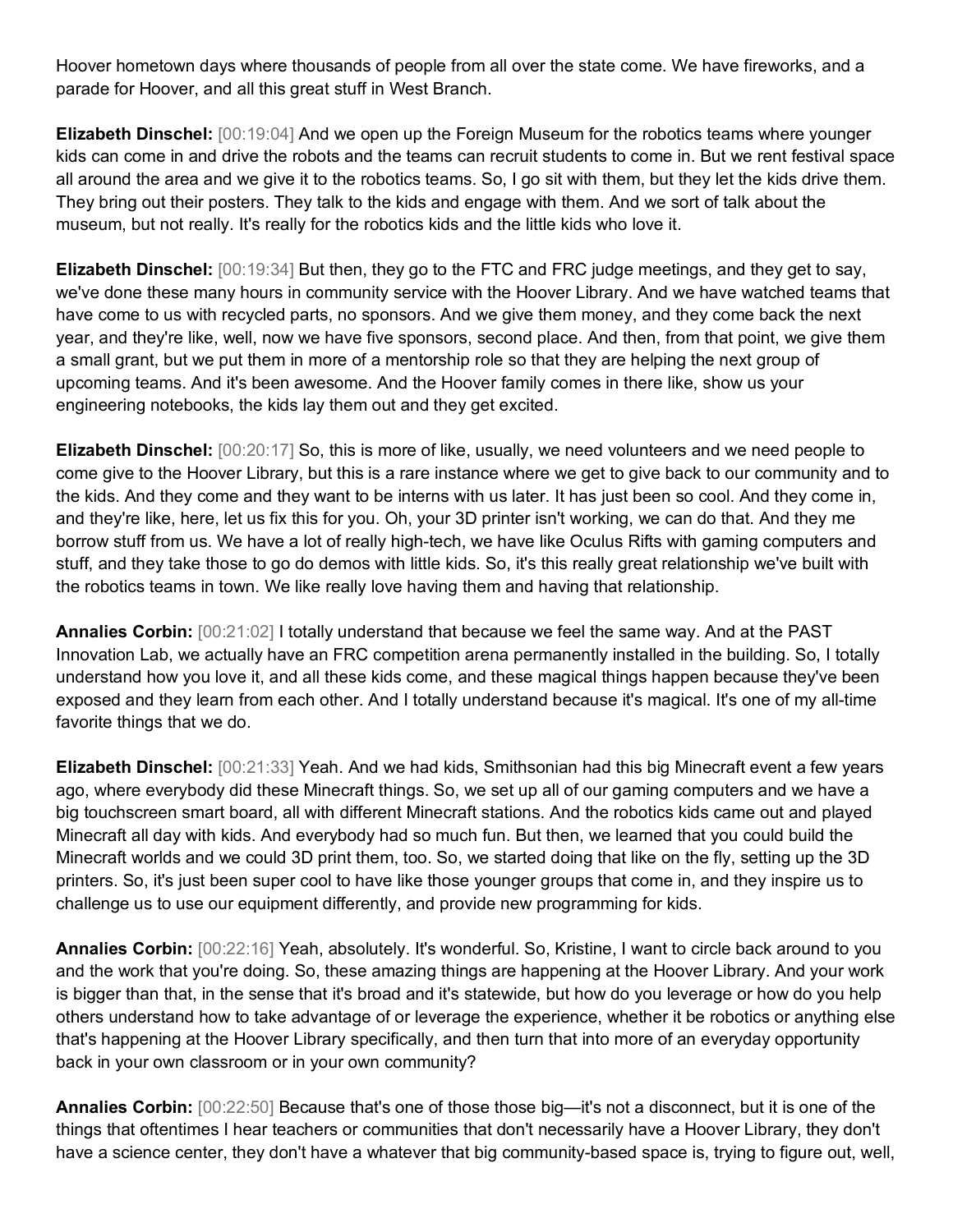then how could we do some of those similar things? And in your work, I would assume that you get to help folks figure that out. So, what does that look like from the perspective of your role in terms of how to help folks leverage those things?

**Kristine Bullock:** [00:23:24] Yeah. And what you pointed out about not every community having the same resources or same access. As you know, lowa has a lot of very rural areas that are very disconnected from bigger businesses, or they might just have a few businesses in their area that really focus on a certain career path that students might not be exposed to anything else. So, Iowa saw that as a big barrier probably five years ago now, maybe a few months to get access to these students without having it be that there has to be transportation for them to get to something like a Hoover Library each time they want to interact with a community organization and develop a work-based learning clearinghouse that's for K-12 students.

**Kristine Bullock:** [00:24:04] And so, what that is, is an online partnership and project portal for K-12 teachers, public and private, to connect with businesses from across the state. For example, Elizabeth could post a project or a partnership that she would like to do on this clearinghouse and an educator four hours away from her in southwest Iowa could then connect to this project and build a partnership remotely, so students could work on the project.

**Kristine Bullock:** [00:24:29] They could reach out to Elizabeth as a mentor or a guide as they navigate through the project or even set up virtual meetings that way, so then students can work with local Iowa businesses and organizations on different projects, and maybe even team up with other schools and other parts of the state to work on a project together with a business without having to physically go there. And now with the time of COVID, we're really seeing that even if you could go to a business and miles away, that you really can't physically do that. And so, I think it's opened a lot more possibilities of educators being interested in how can we connect to businesses and organizations virtually that maybe before, it just seemed like something that wasn't right at the forefront.

**Kristine Bullock:** [00:25:15] But now that it's becoming so much more natural for everybody, we're really hoping that we see an increase in usage of this clearinghouse, so that then it can build more partnerships for more students. And we always want to see that local connection because one of Iowa's biggest exports is not necessarily corn, but some of our talent, because people are moving out of the state and being drawn to some of those other fancier places. But now with COVID, we've seen that some of those states that lost population are maybe going to get some of it back because people can work remotely. So, it is a unique time and a unique opportunity to get connected to students that might not have had access before.

**Annalies Corbin:** [00:25:53] And how fortuitous that so much work had gone in prior to this pandemic to build that network, to build that clearinghouse so that it was there. That's outstanding, yeah.

**Kristine Bullock:** [00:26:06] And to your point earlier about filtering resources, it's nice that it's actually staffed by the Department of Education here in the state. So, there is someone who's continuously updating it, supporting teachers and the work, aligning the projects to standards so that it does have that nice filtering, that it's not just a website with a link that might have been relevant for a week, or two, or a month. And then, now, all of a sudden, it's really dated. So, there is support for that to be a continuously useful resource.

**Annalies Corbin:** [00:26:35] That's fabulous. And I would encourage folks that are listening, even if you're not from Iowa, to go take a look at that and see if there's something that you can learn from that and bring back to your own state, because not every state, not all the folks that we talked to have such a formalized mechanism to make it easy. So, that's fabulous. That's a giant win for the State of Iowa. Bravo.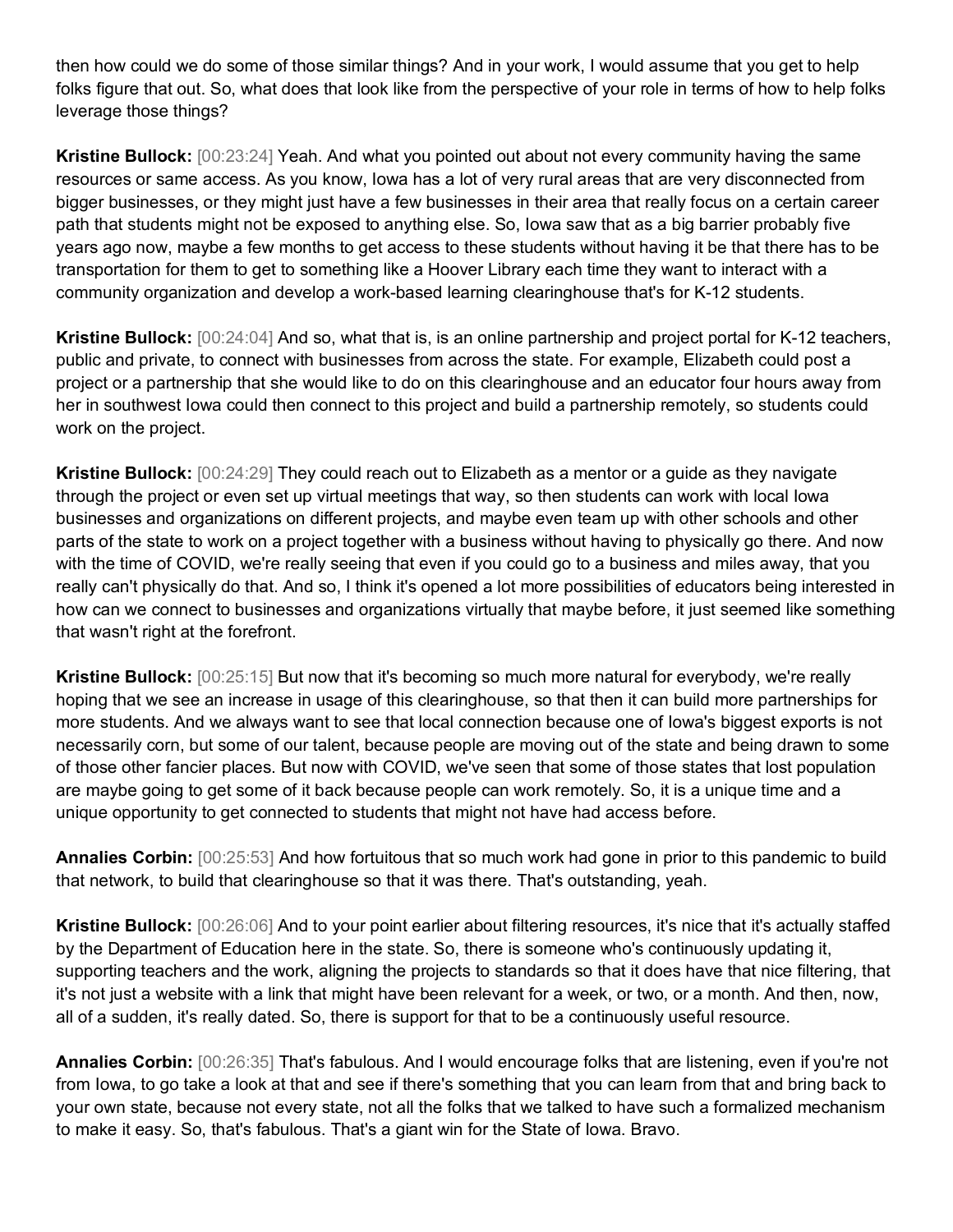**Annalies Corbin:** [00:27:00] I want to to circle back around and talk about one of the projects that Elizabeth shared with me about this happening at Hoover, like just really curious, and it's another one of these that most folks would necessarily, and as soon as I saw this, I was like, oh, my gosh, I need to know more about what is happening with Raspberry Pis and Hoover TV at the Hoover Library. Because for those folks that do a lot of STEM, well, Raspberry Pis have become fairly ubiquitous in terms of students getting a lot of experience. And so, I think folks are going to be really wondering. So, what is it that you're doing with this thing? So, Elizabeth, what are you doing with this thing? Sure.

**Elizabeth Dinschel:** [00:27:40] So, Herbert Hoover was on the first television broadcast in 1928. And it's not like television like we think. Like there wasn't a show. It was probably more like Skype or like FaceTime, something like that. So, Hoover was on one side of a television with a phone, someone was on the other side, and we have this technology on display at the Hoover Library, kind of a dusty hidden corner, but how cool is that? Right? So, we started talking to students about it and we decided we wanted to recreate a television broadcast for kids to use when they come for STEM days.

**Elizabeth Dinschel:** [00:28:13] So, we actually have a local fab lab here. And we worked with the fab lab to build an exact replica of what was on the end of this technology, this weird black and white box. And so, we made two of them and we started working on getting like screens, and microphones, and cameras, and stuff like that, and then we started having a debate about how we were going to make these things talk to one another. And so, we were trying to do it through like we shouldn't be doing Skype on the floor of the museum.

**Elizabeth Dinschel:** [00:28:47] We needed to control the environment a little bit more and even had to work on deactivating software on the computer so we could make them talk. And then, I had my robotics kids in, and they're like, we can do this with Raspberry Pis. And I was like, really, can we? And they were like, yeah, let us do it. So, we bought some Raspberry Pis. And it's so cool. And we had one of the teachers from one of the local high schools stepped in and she was helping them. She's one of the robotics teachers.

**Elizabeth Dinschel:** [00:29:21] And actually, we had left off. Right when we sat down with that, I went into the office the other day, I haven't been in since March, and the Raspberry Pis and the TV broadcast was all over the floor in my office. And I was like, we're going to get back to that. So, I actually grabbed the Raspberry Pis so the kids can start working on them again because they want to get back to it. But yeah, we're letting them do all the programming for the television broadcast so it'll go into the exhibits.

**Annalies Corbin:** [00:29:47] And that is perfect STEM education, right? The kids coming up with it, finding the solution, and then deploying the ideas. I love that. That is so wonderful. I always like to close this program by thinking about the folks that have have spent half-hour or so with us listening to what are always amazing stories or opportunities of these triumphs or the things that you're doing, sitting back and wherever they happen to be in the world, wondering about, well, how could I do X, Y, or Z that I just heard folks talking about? So, Kristine, I want to start with you. As you sort of traverse and help folks in Iowa bring STEM, high-caliber STEM, and other learning opportunities directly into their classroom, for the folks that are tentative, what piece of advice do you have for teachers or communities that are not real comfortable yet but really want to go down that road?

**Kristine Bullock:** [00:30:49] Well, for teachers kind of starting at the classroom level, for teachers that might be hesitant, my biggest suggestion would be to start with something that is maybe just a unit or transforming two or three of your lessons to be a hands-on component. And then, once you really see that initial work that you had to put in of materials or curriculum changes, see students get excited and want more.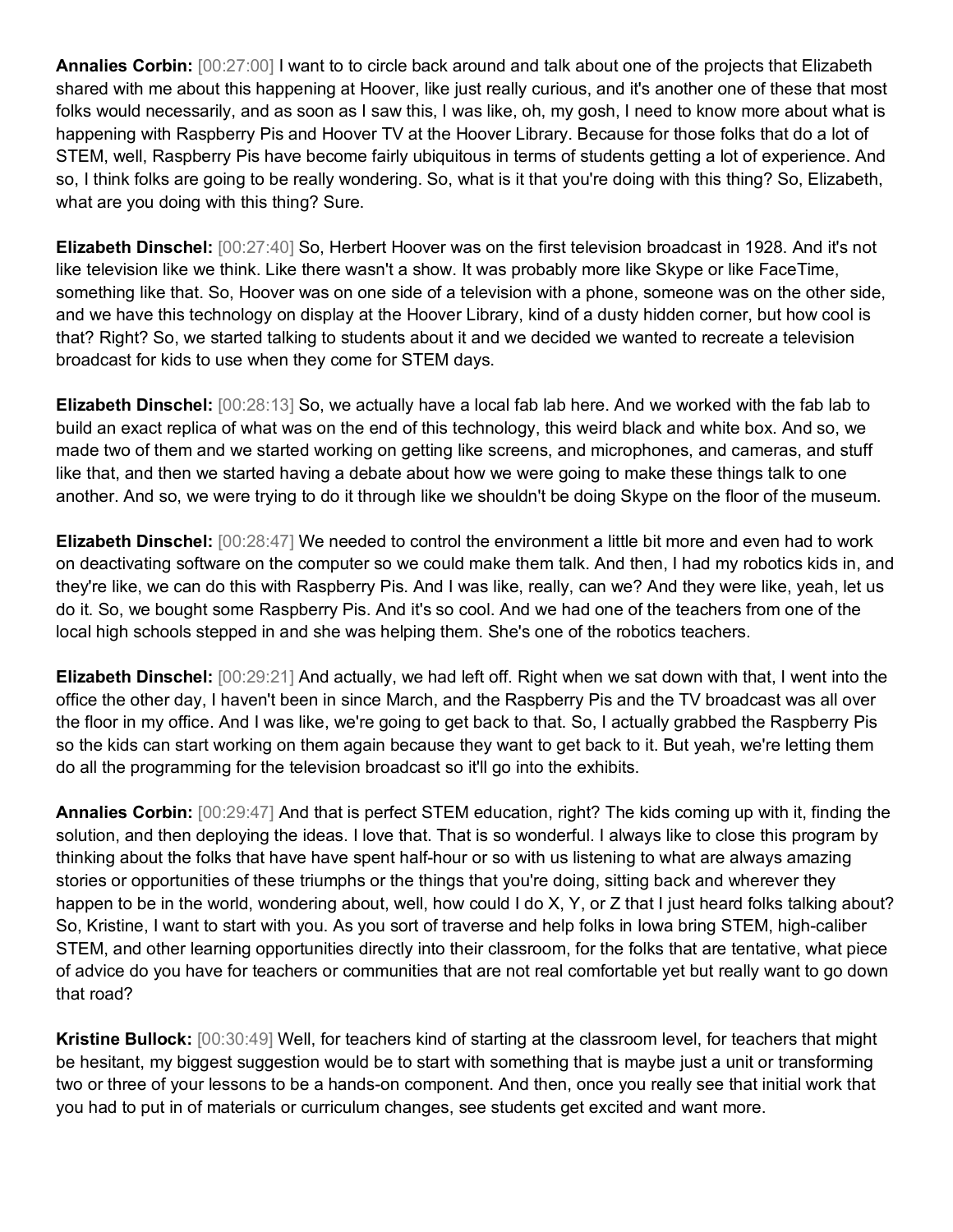**Kristine Bullock:** [00:31:13] And when I used to teach engineering classes to high school students, that buy-in of them being engaged and how it eased your classroom management was really like all that I needed to be like, yeah, everybody wants to do it, I'll put in all the work because I'm not putting in work of trying to motivate students every minute of every lesson. So, that piece, then I think once you do see that, then become a bigger advocate for your grade level.

**Kristine Bullock:** [00:31:40] So, if you're teaching fourth grade or you have multiple math teachers at your school, advocate at that scale, and then going to a building, and then trying to go to more of a district level, and kind of expanding it from there, I think it's harder if you feel like you're new to this, just think of taking on the whole kitchen sink at once. If you're at the district level, maybe thinking about changes again, maybe picking a few priority areas and starting there.

**Kristine Bullock:** [00:32:06] And what we've seen from businesses that are interested in getting engaged in STEM, whether that be setting up high school internship or apprenticeship programs, doing more of their volunteers, getting into school, start with something, again, that's at a scale that's manageable. So, for example, we have a company here in Iowa, John Deere, that they're launching a high school software apprenticeship program this summer. And they're working with one high school that is going to do five apprenticeships, and then they're going to expand from there and kind of pilot it with one area or another business we have that they really value their employees volunteering in schools.

**Kristine Bullock:** [00:32:42] And so, they have tried to create a network within their employee resource groups about different opportunities for their employees to get engaged. And now with things being virtual, it's that much easier. So, I think really setting your scale, and then expanding from there, and then bringing in more partners. I'm sure, Elizabeth, with what she's done from the library, it wasn't like, let's reach out to everybody that we know to do all these things. You start with maybe more of a local group of students or a local robotics team to get started, see success, and then it becomes easier to manage as you grow larger.

**Annalies Corbin:** [00:33:14] Yeah, that's absolutely true. Thank you for that, Kristine. So, Elizabeth, same question to you. I'm from another state. I don't have a Presidential Library in my ecosystem, but I want to be able to tap into some of the same sorts of things that I heard you talking about today. How would I go about such things?

**Elizabeth Dinschel:** [00:33:35] So, one of the things I think teachers should think about is how they can integrate social science with the other things. I know there's a lot of standards going on, and the great thing about using history or even civics is that just like science were inquiry-based, we're working on literacy because we're reading or interpreting photographs, and then we're able to apply that to what we're doing in science. So, like in my Hoover Dam section, we actually build dams, and then flood them, and test them to see how they work.

**Elizabeth Dinschel:** [00:34:05] And it goes both ways. Like I work with National History Day and I give fifth graders who have never done a history project before. So, I asked them, do you guys know what the scientific method is? And we'll start spitting it out to me because they've worked on it before. We're going to do the same thing. You guys have to write a thesis statement, right? Right. Most your teachers want you to start there, right? Right. Well, it's not a thesis statement because we haven't researched and tested what you're saying.

**Elizabeth Dinschel:** [00:34:31] So, now, it's a hypothesis. And now, we're going to do research. We're going to see what we find. We're going to have conclusions. And we're going to actually have to change our hypothesis to be a thesis statement, because now, we know our question, have an answer to it. And my kids